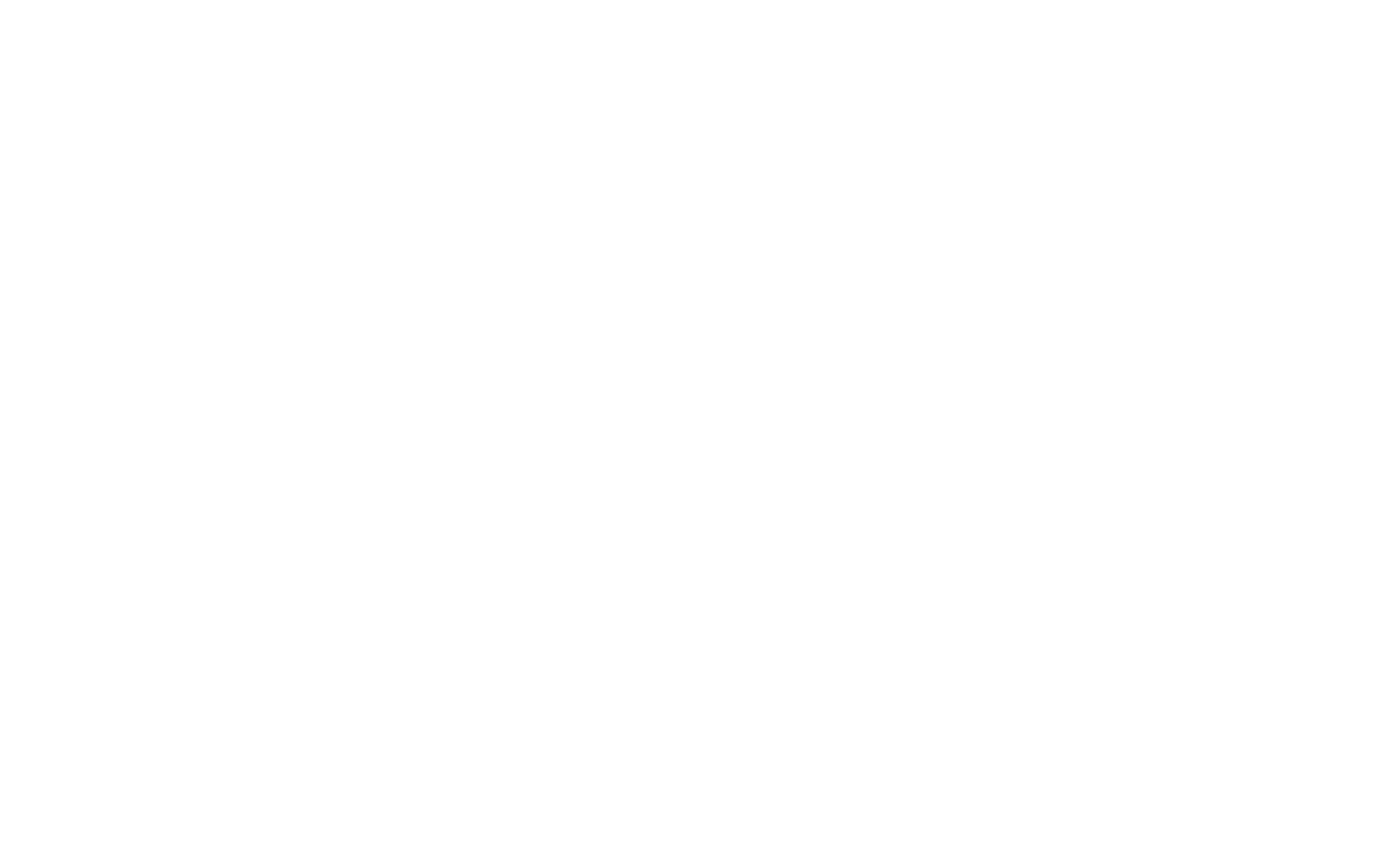## CONSEJO PROVINCIAL DE ECUCACION FECHA DE EMISION: 19/11/2021 JUNTA DE CLASIFICACION DE EDUCACION PRIMARIA

LISTADO DOC.TITULARES EN CONDICIONES DE ASCENSO POR LOCALIDAD A¥O 2022

| <sup>3</sup> Local i dad: Rio Turbio<br><sup>3</sup> VICEDI RECTORES CON 3 A¥OS EN CONDICIONES DE ACCEDER A LA DIRECCION                                                                                                                                                                                                                                                                                                               |        |                                                                                                             |                       |                                              |                                                    |                                                                        |                               | LI JIMDU DUG. II IULMNEJ EN GUNDIGIUNEJ DE MJOENJU IUN EUGMEIDMD MTU ZUZZ                                                              |                                                                                                                                                                                                                                                                                                                                                                                                                                                |
|----------------------------------------------------------------------------------------------------------------------------------------------------------------------------------------------------------------------------------------------------------------------------------------------------------------------------------------------------------------------------------------------------------------------------------------|--------|-------------------------------------------------------------------------------------------------------------|-----------------------|----------------------------------------------|----------------------------------------------------|------------------------------------------------------------------------|-------------------------------|----------------------------------------------------------------------------------------------------------------------------------------|------------------------------------------------------------------------------------------------------------------------------------------------------------------------------------------------------------------------------------------------------------------------------------------------------------------------------------------------------------------------------------------------------------------------------------------------|
| Ord                                                                                                                                                                                                                                                                                                                                                                                                                                    |        |                                                                                                             |                       |                                              |                                                    |                                                                        |                               |                                                                                                                                        | Nro Apellido y Nombre Tit A.P. --- SERVICIOS DOCENTES --- ANT. CUL. RESI. M.A. ATP O.T. PUBL - ACTIVIDADES -C.C. J.E. OTRO S.D.I. PUNT. Establecimiento Titular                                                                                                                                                                                                                                                                                |
|                                                                                                                                                                                                                                                                                                                                                                                                                                        |        |                                                                                                             |                       |                                              |                                                    |                                                                        |                               |                                                                                                                                        |                                                                                                                                                                                                                                                                                                                                                                                                                                                |
| Ord                                                                                                                                                                                                                                                                                                                                                                                                                                    |        |                                                                                                             |                       |                                              |                                                    |                                                                        |                               | . The second of the M.A/E Vic Dir Sup S.T. Voc D.N.Asis Dict [1] Loc Prov Na/In [1] ALDP GRAL                                          | Nro Apellido y Nombre Tit A.P. --- SERVICIOS DOCENTES --- ANT. CUL. RESI. M.A. ATP O.T. PUBL - ACTIVIDADES -C.C. J.E. OTRO S.D.I. PUNT. Establecimiento Titular                                                                                                                                                                                                                                                                                |
| 1 GAITAN CECILIA MIRNA 9 3.40<br>2 GRENETHI ER SI LVI A 9 5.00<br>3 PAVEZ VERONI CA 9 4.20<br>4 MOLINA SANDRA KARINA 9<br>5 SOSA ZULMA ESTER<br>6 MARTINEZ MIRIAN<br>7 DIRIE ELBA BEATRIZ<br>8 MORALES OLGA SUSANA 9<br>9 BANDA MARIA<br>10 MORALES SANDRA MABEL 9<br>11 CAMPOS FRANCISCO<br>12 VARGAS NADIA<br>13 CHOCOBAR REINA<br>14 CANIZO SONIA FABIANA<br>15 RODRIGUEZ ANA MARIA<br>16 VARAS MIRIAM<br>17 NU¥EZ LIONETTI JORGE 9 | 9 5.40 | 4.80 0.30<br>3.40<br>2.60<br>4.20<br>4.60 0.30<br>5.00<br>3.00<br>4.40<br>3.40<br>4.00<br>3.20<br>5.20 0.30 | 9 0.20 4.40 0.30 0.80 | 3.00<br>3.00<br>3.00<br>3.00<br>3.00<br>3.00 | 10.00<br>10.00<br>10.00<br>10.00<br>10.00<br>10.00 | 3.00 0.10 10.00 0.10 0.10 1.00<br>10.00 0.30 0.30 1.75<br>0.10<br>0.30 | $0.20$ $2.25$<br>4.00<br>0.10 | 0. 50 0. 15 0. 35 0. 20 1. 20<br>0. 10<br>2. 25 0. 10<br>0. 10<br>2. 25 0. 15<br>0.15<br>$0.80$ $0.30$<br>0.10<br>0.10<br>0.15<br>0.20 | 3.00 36.70 ESCUELA N 30<br>3.00 32.70 ESCUELA N 68<br>3.00 32.05 ESCUELA N 68<br>3.00 31.55 ESCUELA N 68<br>3.00 30.95 ESCUELA N 30<br>3.00 30.80 ESCUELA N 68<br>3.00 30.50 ESCUELA N 68<br>3.00 29.95 ESCUELA N 30<br>3.00 29.60 ESCUELA N 60<br>29.50 ESCUELA N 54<br>29.40 ESCUELA N 68<br>29.10 ESCUELA N 68<br>28.85 ESCUELA N 60<br>3.00 28.50 ESCUELA N 68<br>2.00 28.25 ESCUELA N 54<br>3.00 28.20 ESCUELA N 54<br>28.00 ESCUELA N 54 |

## PAGINA: 1<br>FECHA DE EMISION: 19/11/2021